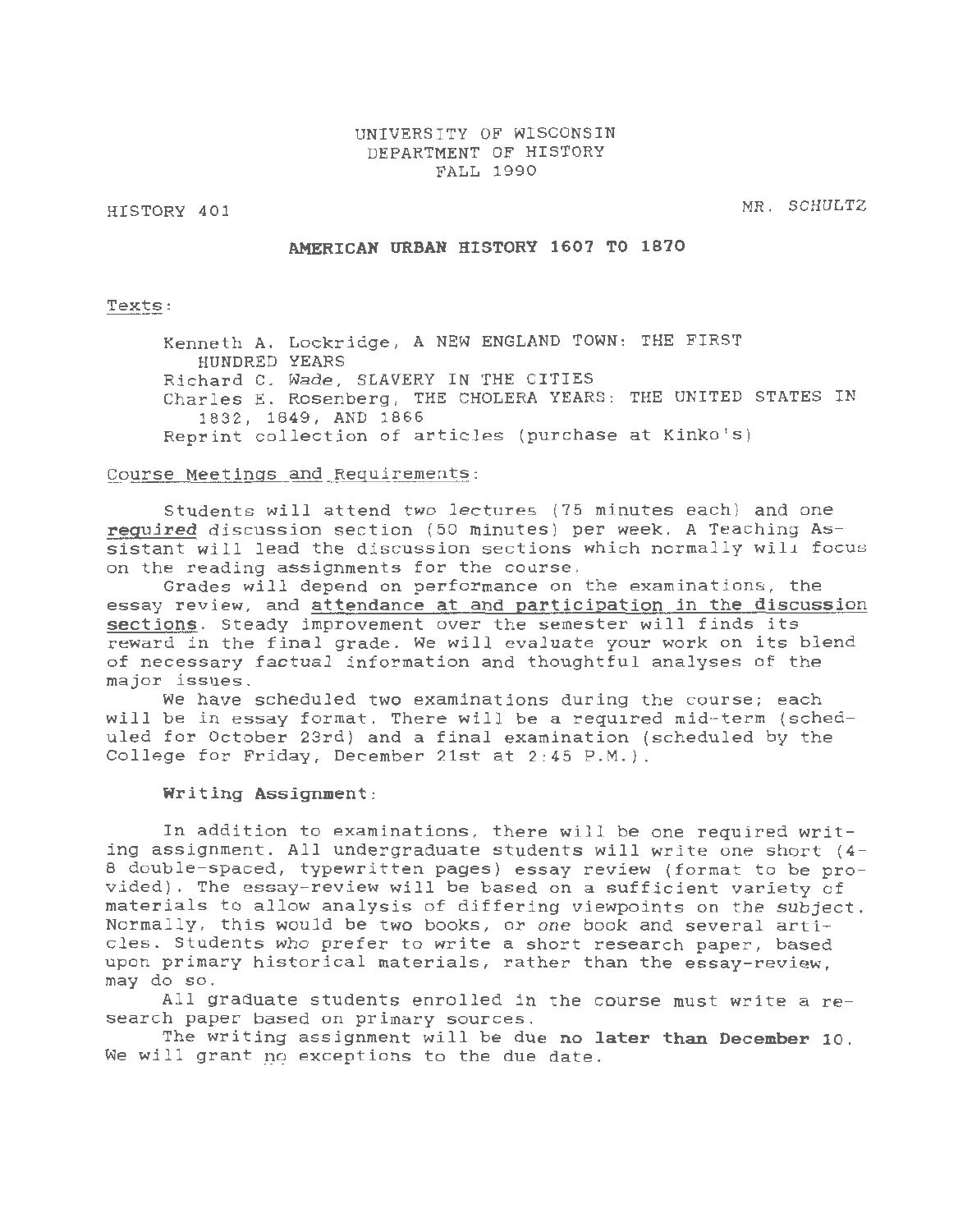COURSE OUTLINE AND LECTURE TOPICS

## LECTURE TOPICS I. CITIES IN THE NEW WORLD

DATE

| Introduction to the course                           | Sept. 4 |                |  |  |  |  |
|------------------------------------------------------|---------|----------------|--|--|--|--|
| Theories of City Location and Growth                 |         | -6             |  |  |  |  |
| Patterns of American Colonial Urbanization           |         | 13             |  |  |  |  |
| Planting and Planning Cities in the New World        |         | 18             |  |  |  |  |
| The Regulation of Urban Life                         |         | 20             |  |  |  |  |
| The "Sorts" of City Folk: Class Structure in         |         |                |  |  |  |  |
| the Cities                                           |         | 25             |  |  |  |  |
| Social Institutions in the Cities                    |         | 27             |  |  |  |  |
| Commercial Cities and the Rise of the Merchants Oct. |         | $\overline{2}$ |  |  |  |  |
| The First Urban (Urbane?) American                   |         | 4              |  |  |  |  |
| The Workshops of the Revolution                      |         | -9             |  |  |  |  |
| Urban America in War and Peace                       |         |                |  |  |  |  |
| Federal Cities and the Constitution                  |         |                |  |  |  |  |

## MID-TERM EXAMINATION \* \* \* Oct. 23

II. CITIES IN THE NEW NATION

| The Rise of Western Cities<br>"Instant Cities on the Frontier | Oct. 25 | 30 |
|---------------------------------------------------------------|---------|----|
| The Urban Frontier of the Old South                           | Nov. 1  |    |
| Slaves and Free Blacks in Urban America                       |         | 6. |
| Dreamers and Schemers of Urban Imperialism                    |         | 8. |
| Urban Industrial Growth                                       |         | 13 |
| Foreigners and the "Discovery" of Poverty                     |         | 15 |
| Urban Crime, Riots, and Violence                              |         | 20 |

Thanksgiving Recess, Nov. 22-25

| Social Mobility and "Democracy"            |        | -27.           |
|--------------------------------------------|--------|----------------|
| The Unhealthy City                         |        | -29            |
| Technology and Visions of the Urban Future | Dec. I | $\overline{4}$ |
| Saving the Cities Through Planning         |        | 6.             |
| The Southern Perimeter and the Civil War   |        | 11             |
| The Urbanization of Modern America         |        | 13.            |

Please note: There are two open days on which class will not meet. These are Sept. 11 and Oct. 11.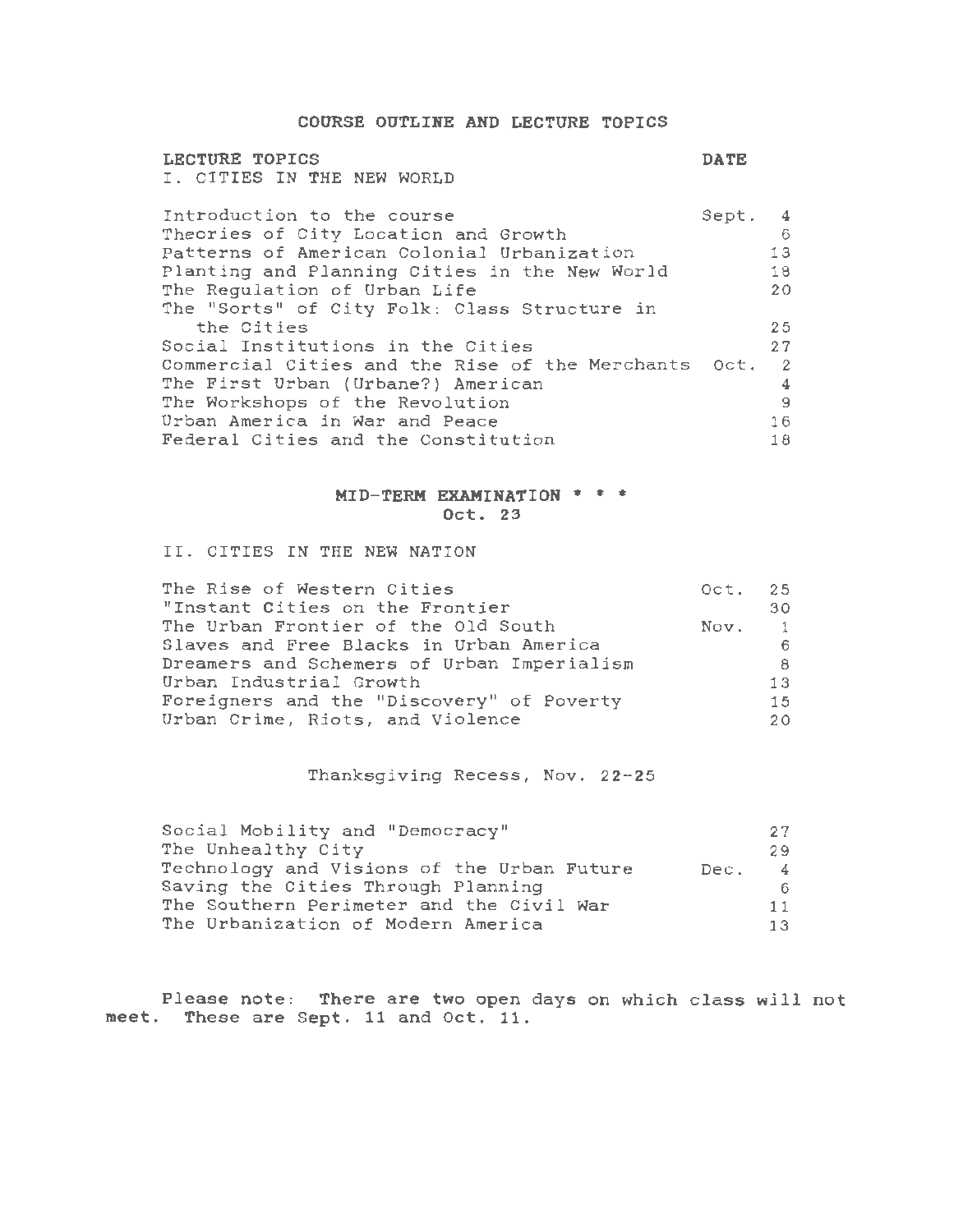|              |             | TABLE 1 |                          | URBAN POPULATION. | 1690-1780   |           | $(Selected Communittes)*$ |             |           |           |                                                         |
|--------------|-------------|---------|--------------------------|-------------------|-------------|-----------|---------------------------|-------------|-----------|-----------|---------------------------------------------------------|
| City         | 1690        | 1710    | 1720                     | 1730              | 1740        | 1750      | 1760                      | 1770        | 1775      | 1776      | 1780                                                    |
| Philadelphia | 4000        | 6500    | $\overline{\phantom{m}}$ | 11,500            | 10,500      | 13,400    | 23,750                    | 28,000      | 33,000    | 21,767    | 30,000                                                  |
| New York     | 3900        | 5700    | $\cdots$                 | 8622              | 11,000      | 13,300    | 18,000                    | 21,000      | 25,000    | 5000      | 18,000                                                  |
| Boston       | 7000        | 9000    | 12,000                   | 13,000            | 17,000      | 16,000    | 15,631                    | 15,520      | 16,000    | 3500      | 10,000                                                  |
| Charleston   | 1100        | 3000    | 3500                     | 4500              | 6800        | $- - - -$ | 8000                      | 10,863      | 12,000    | 12,000    | 10,000                                                  |
| Newport      | 2600        | 2800    | 3800                     | 4640              | 6200        | 6600      | 7500                      | $- - - -$   | $-11,000$ | 5299      | 5500                                                    |
| Baltimore    | $\cdots$    | - - - - |                          |                   |             | 200       | $- - - - -$               | $- - - -$   | 5934      | 5934      | 8000                                                    |
| New Haven    | ----        |         |                          | - - - -           | ----        | 5000      | $- - - -$                 | 8295        | $---$     | - - - -   |                                                         |
| New London   | ----        |         |                          | ----              | ----        | 3000      | $\frac{1}{2}$             | 5300        | $- - - -$ | $- - - -$ | 5600                                                    |
| Norwich      |             |         |                          | ----              | ----        | 5000      | $- - - - -$               | 7000        | $- - - -$ | ----      | 7300                                                    |
| Salem        | ----        | ----    | ----                     |                   | ----        |           | 4000                      | $- - - - -$ | $- - - -$ | 5337      | $\rightarrow$ $\rightarrow$ $\rightarrow$ $\rightarrow$ |
| Providence   | $- - - - -$ | 1500    | $- - - - -$              | 3900              | $- - - - -$ | 3400      | $- - - -$                 | 4000        | $- - - -$ | 4355      | 4300                                                    |
|              |             |         |                          |                   |             |           |                           |             |           |           |                                                         |

\*Population statistics for the period before 1790 (the year of the first Federal Census) are unreliable, except for the very largest cities. These figures, then, show relative rather than absolute population growth. In some cases the figures for a given community are estimates based on the nearest actual census: for example, Salem's population for 1760 is an estimate based on a 1764 census that gave the population as 4469.

| TABLE 2 |                  |        | TOTAL AND URBAN POPULATION (PLACES OF 8000 OR MORE) 1710-1780 |                 |
|---------|------------------|--------|---------------------------------------------------------------|-----------------|
| Year    | Total Population |        | Urban Population                                              |                 |
|         |                  | Number | Population                                                    | % of Total Pop. |
| 1710    | 357,500          |        | 9000                                                          | 2, 5            |
| 1720    | 474,388          |        | 12,000                                                        | 2.3             |
| 1730    | 654,950          |        | 33,122                                                        | 5.1             |
| 1740    | 889,000          | 3.     | 38,500                                                        | 4.3             |
| 1750    | 1,207,000        |        | 42,700                                                        | 3.5             |
| 1760    | 1,610,000        | 4      | 65,381                                                        | 4.1             |
| 1770    | 2,205,000        |        | 83,678                                                        | 3,8             |
| 1780    | 2,781,000        |        | 76,000                                                        | 2,7             |

Sources for both Tables: W.S. Rossiter, A CENTURY OF POPULATION GROWTH FROM TilE FIRST CENSUS OF TilE UNITED STATES TO THE TWELFTH, 1790-1900 (Washington, D.C., 1909); Carl Bridenbaugh, CITIES IN REVOLT: URBAN LIFE IN AMERICA, 1743-1776 (New York, 1955).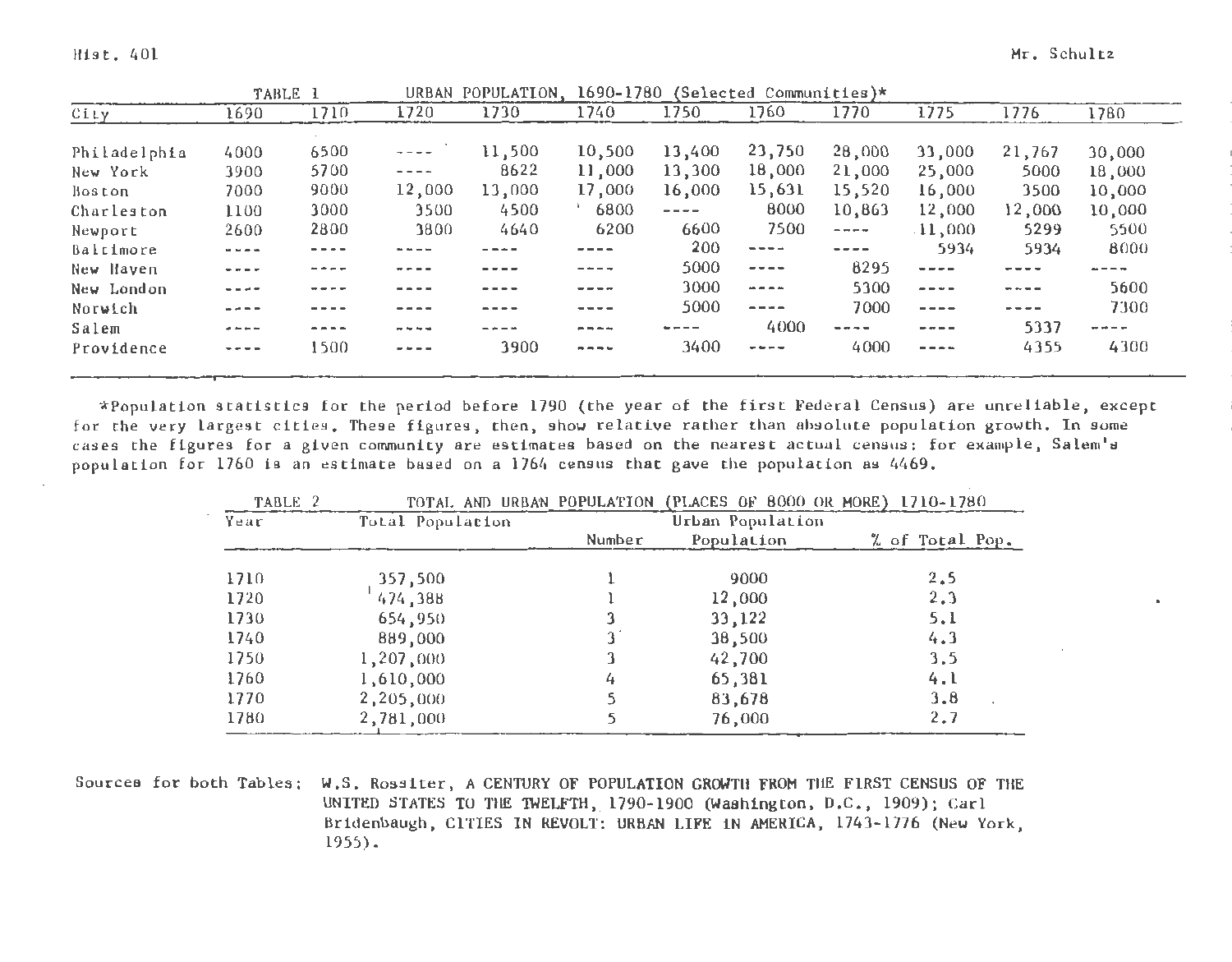# TABLE 3

 $\omega$ 

ţ.

 $\alpha$ 

 $\pm$ 

 $\bar{z}$ 

 $\pm$ 

# US URBAN POPULATION DATA  $1790-1860$ <br>(all population figures in  $1,000's$ )

| rank<br>1840                        | 15 largest cities<br>as of 1860                                                                                                                                              | 1790                                               | 1800                         | 1810                            | 1820                               | 1830                               | 1840                                | 1850                                 | 1860                                     | % of population<br>engaged in<br>manufacturing               |
|-------------------------------------|------------------------------------------------------------------------------------------------------------------------------------------------------------------------------|----------------------------------------------------|------------------------------|---------------------------------|------------------------------------|------------------------------------|-------------------------------------|--------------------------------------|------------------------------------------|--------------------------------------------------------------|
| 1.<br>2<br>4<br>$\mathfrak z$<br>5. | New York (& Brooklyn)<br>Philadelphia<br>Baltimore<br><b>Boston</b><br>New Orleans                                                                                           | 33<br>44.<br>13.5<br>18                            | 60.5<br>61.5<br>26.5<br>24.9 | 100<br>87<br>46.5<br>38.7<br>17 | 130.8<br>108.8<br>62.7<br>54<br>27 | 214.9<br>161<br>80.6<br>85.5<br>46 | 348.9<br>220<br>102<br>118.8<br>102 | 612.3<br>340<br>169<br>136.8<br>116  | 1080.3<br>565.5<br>212<br>177.8<br>168.6 | 1860<br>9.5%<br>17.5<br>10.8<br>8<br>$\overline{\mathbf{z}}$ |
| 6                                   | Cincinnati<br>St. Louis<br>Chicago<br><b>Buffalo</b><br>Newark                                                                                                               |                                                    |                              |                                 |                                    |                                    | 46.3<br>16.4<br>÷<br>18             | 115<br>77<br>29<br>42<br>38          | 161<br>160.7<br>109<br>81<br>71          | 18.3<br>5.8<br>4.9<br>6.9<br>26.2                            |
| 10<br>$\mathcal{P}$<br>9.           | Louisville<br>Albany<br>Washington<br>San Francisco<br>Providence                                                                                                            |                                                    |                              |                                 |                                    | $2^{l_{+}}$ , 2                    | 21.2<br>33.7<br>23<br>23            | 43<br>50<br>40<br>34.8<br>41         | 68<br>62<br>61<br>56<br>50               | 9.8<br>9.3<br>3.9<br>2,6<br>22.0                             |
| 8<br>12<br>13<br>14<br>11           | population of<br>leading cities of<br>1840 which were not<br>among the largest<br>$1n$ 1860<br>Charleston, S.C.<br>Lowell, Mass.<br>Richmond, Va.<br>Rochester<br>Pittsburgh |                                                    |                              |                                 |                                    |                                    | 29<br>20.7<br>20<br>20<br>21.2      | 42.9<br>33.3<br>27.5<br>36.4<br>46.6 | 40.5<br>36.8<br>37.9<br>48.2<br>48       |                                                              |
|                                     | % of total U.S. population<br>living in cities (over $2500$ ) $5.13%$                                                                                                        |                                                    | 6.07%                        | 7.26%                           | $7.19\%$                           | 8,76%                              | .10.76%                             | 15.2%                                | 19.7%                                    |                                                              |
|                                     | % of total urban population<br>living in each group of cities:<br>four large eastern ports<br>small eastern ports<br>eastern interior cities<br>western cities               | 54.1%<br>36.<br>9.9<br>$\rightarrow$ $\rightarrow$ |                              | 52\$<br>26<br>15.7<br>5.5       |                                    |                                    | 436<br>15.9<br>22.3<br>18           |                                      |                                          |                                                              |
|                                     | total U.S. canal mileage<br>total U.S. railroad milears                                                                                                                      |                                                    |                              |                                 |                                    | 1277<br>クマ                         | 3326<br>gaba                        | 3698<br><b>RR20</b>                  | $\mathbf{r}$<br>30.636                   |                                                              |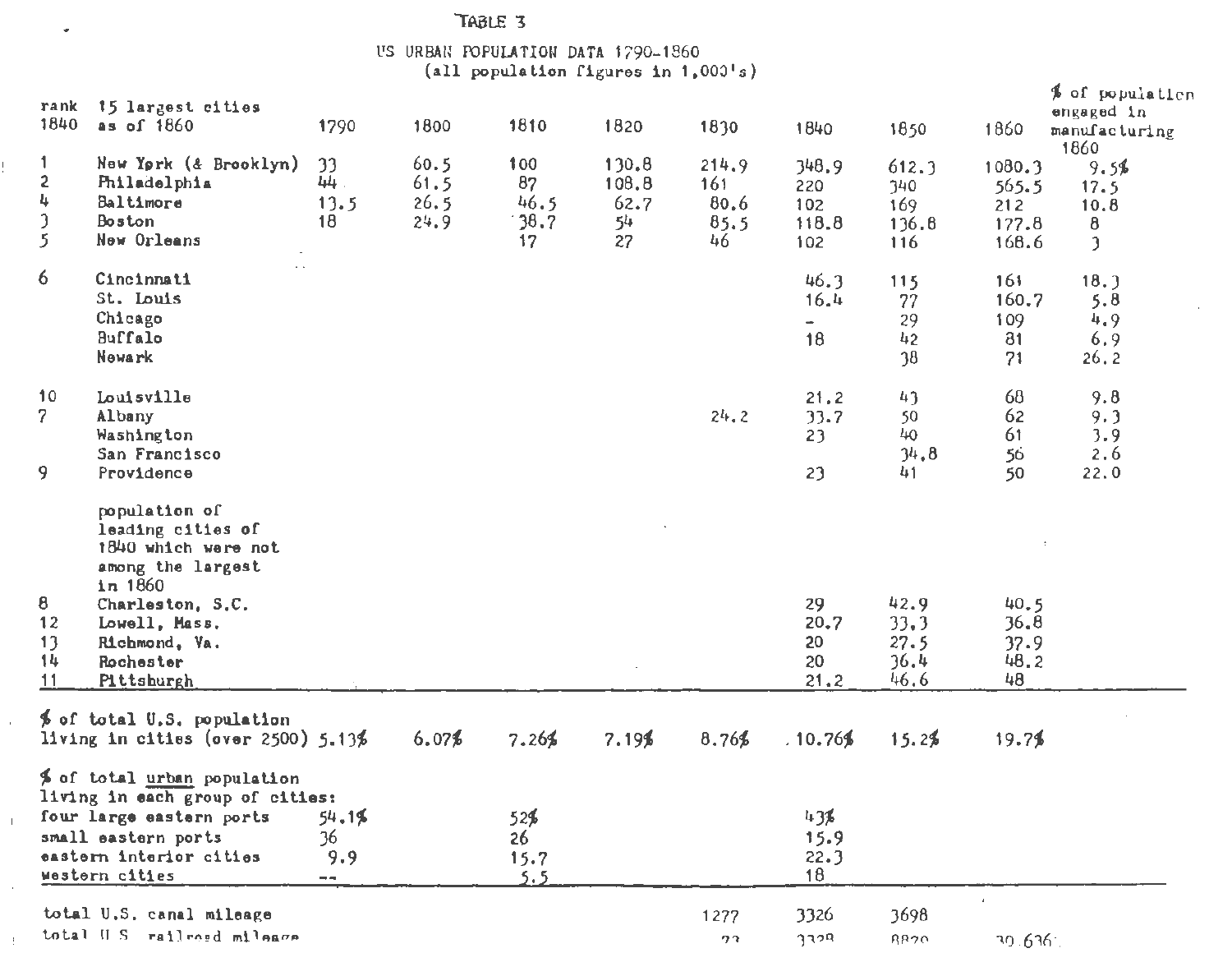# THE UNIVERSITY OF WISCONSIN DEPARTMENT OF HISTORY

HIST. 401

 $\mathcal{F}^{\mathcal{F}}$ 

L,

# TABLE 4

MR. SCHULTZ

 $\sim$   $\sim$ 

# POPULATION GROWTH OF SELECTED SOUTHERN CITIES, 1820 - 1870

| City                   | 1820   | 1830   | 1840    | 1850    | 1860    | 1870    |  |
|------------------------|--------|--------|---------|---------|---------|---------|--|
| Baltimore              | 62,738 | 80,620 | 102,313 | 169,054 | 212,418 | 267,354 |  |
| Charleston             | 24,780 | 30,289 | 29,261  | 42,985  | 40,522  | 48,956  |  |
| Louisville             | 4,012  | 10,341 | 21,210  | 43,194  | 68,033  | 100,753 |  |
| Mobile                 | 2,672  | 3,194  | 12,672  | 20,515  | 29,258  | 32,034  |  |
| New Orleans            | 27,176 | 29,737 | 102,193 | 116,375 | 168,675 | 191,418 |  |
| Norfolk                | 8,478  | 9,814  | 10,920  | 14,326  | 14,620  | 19,229  |  |
| Richmond               | 12,067 | 16,060 | 20,153  | 27,570  | 37,910  | 51,038  |  |
| St. Louis              | 10,049 | 14,125 | 16,469  | 77,860  | 160,773 | 310,864 |  |
| Savannah               | 7,523  | 7,776  | 11,214  | 15,312  | 22,292  | 28,235  |  |
| Washington,<br>$D$ .C. | 13,247 | 18,826 | 23,364  | 40,001  | 61,122  | 109,199 |  |
| Memphis                |        |        |         | 8,841   | 22,623  | 40,226  |  |
| Atlanta                |        |        |         | 2,572   | 9,954   | 21,789  |  |
|                        |        |        |         |         |         |         |  |

 $\sim$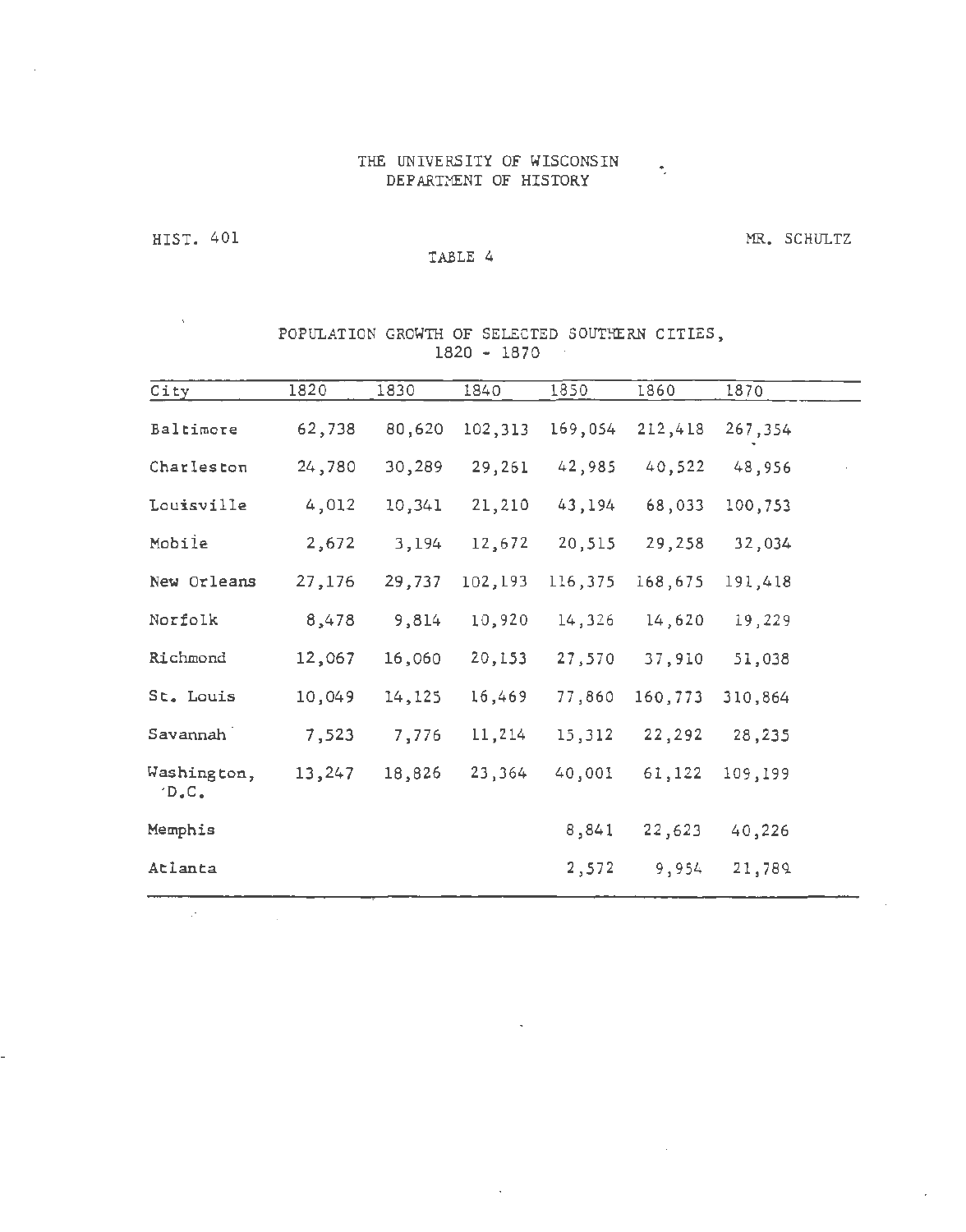|                                                                                                                                                                                                                                                                                                                                                                                              | TABLE 1 |                                                                                                                                                                                                                                                                                                                                                                                              | URBAN POPULATION. |          |                                            | 1690-1780 (Selected Communities)*                                                                                                                                                                                                                                                                                                                                                            |                                                                                                                                                                                                                                                                                                                                                                                              |           |                                                                                                                                                                                                                                                                                                                                                                                              |           |
|----------------------------------------------------------------------------------------------------------------------------------------------------------------------------------------------------------------------------------------------------------------------------------------------------------------------------------------------------------------------------------------------|---------|----------------------------------------------------------------------------------------------------------------------------------------------------------------------------------------------------------------------------------------------------------------------------------------------------------------------------------------------------------------------------------------------|-------------------|----------|--------------------------------------------|----------------------------------------------------------------------------------------------------------------------------------------------------------------------------------------------------------------------------------------------------------------------------------------------------------------------------------------------------------------------------------------------|----------------------------------------------------------------------------------------------------------------------------------------------------------------------------------------------------------------------------------------------------------------------------------------------------------------------------------------------------------------------------------------------|-----------|----------------------------------------------------------------------------------------------------------------------------------------------------------------------------------------------------------------------------------------------------------------------------------------------------------------------------------------------------------------------------------------------|-----------|
| 1690                                                                                                                                                                                                                                                                                                                                                                                         | 1710    | 1720                                                                                                                                                                                                                                                                                                                                                                                         | 1730              | 1740     | 1750                                       | 1760                                                                                                                                                                                                                                                                                                                                                                                         | 1770                                                                                                                                                                                                                                                                                                                                                                                         | 1775      | 1776                                                                                                                                                                                                                                                                                                                                                                                         | 1780      |
|                                                                                                                                                                                                                                                                                                                                                                                              |         |                                                                                                                                                                                                                                                                                                                                                                                              |                   |          |                                            |                                                                                                                                                                                                                                                                                                                                                                                              |                                                                                                                                                                                                                                                                                                                                                                                              |           |                                                                                                                                                                                                                                                                                                                                                                                              |           |
|                                                                                                                                                                                                                                                                                                                                                                                              |         | $\frac{1}{2} \frac{1}{2} \frac{1}{2} \frac{1}{2} \frac{1}{2} \frac{1}{2} \frac{1}{2} \frac{1}{2} \frac{1}{2} \frac{1}{2} \frac{1}{2} \frac{1}{2} \frac{1}{2} \frac{1}{2} \frac{1}{2} \frac{1}{2} \frac{1}{2} \frac{1}{2} \frac{1}{2} \frac{1}{2} \frac{1}{2} \frac{1}{2} \frac{1}{2} \frac{1}{2} \frac{1}{2} \frac{1}{2} \frac{1}{2} \frac{1}{2} \frac{1}{2} \frac{1}{2} \frac{1}{2} \frac{$ |                   |          |                                            |                                                                                                                                                                                                                                                                                                                                                                                              |                                                                                                                                                                                                                                                                                                                                                                                              |           |                                                                                                                                                                                                                                                                                                                                                                                              | 30,000    |
| 3900                                                                                                                                                                                                                                                                                                                                                                                         | 5700    | $\frac{1}{2} \frac{1}{2} \frac{1}{2} \frac{1}{2} \frac{1}{2} \frac{1}{2} \frac{1}{2} \frac{1}{2} \frac{1}{2} \frac{1}{2} \frac{1}{2} \frac{1}{2} \frac{1}{2} \frac{1}{2} \frac{1}{2} \frac{1}{2} \frac{1}{2} \frac{1}{2} \frac{1}{2} \frac{1}{2} \frac{1}{2} \frac{1}{2} \frac{1}{2} \frac{1}{2} \frac{1}{2} \frac{1}{2} \frac{1}{2} \frac{1}{2} \frac{1}{2} \frac{1}{2} \frac{1}{2} \frac{$ | 8622              | 11,000   | 13,300                                     | 18,000                                                                                                                                                                                                                                                                                                                                                                                       | 21,000                                                                                                                                                                                                                                                                                                                                                                                       | 25,000    | 5000                                                                                                                                                                                                                                                                                                                                                                                         | 18,000    |
| 7000                                                                                                                                                                                                                                                                                                                                                                                         | 9000    | 12,000                                                                                                                                                                                                                                                                                                                                                                                       | 13,000            | 17,000   | 16,000                                     | 15,631                                                                                                                                                                                                                                                                                                                                                                                       | 15,520                                                                                                                                                                                                                                                                                                                                                                                       | 16,000    | 3500                                                                                                                                                                                                                                                                                                                                                                                         | 10,000    |
| 1100                                                                                                                                                                                                                                                                                                                                                                                         | 3000    | 3500                                                                                                                                                                                                                                                                                                                                                                                         | 4500              | 6800     | $\mathbf{m} = \mathbf{m} \cdot \mathbf{m}$ | 8000                                                                                                                                                                                                                                                                                                                                                                                         | 10,863                                                                                                                                                                                                                                                                                                                                                                                       | 12,000    | 12,000                                                                                                                                                                                                                                                                                                                                                                                       | 10,000    |
| 2600                                                                                                                                                                                                                                                                                                                                                                                         | 2800    | 3800                                                                                                                                                                                                                                                                                                                                                                                         | 4640              | 6200     | 6600                                       | 7500                                                                                                                                                                                                                                                                                                                                                                                         | $\frac{1}{2} \frac{1}{2} \frac{1}{2} \frac{1}{2} \frac{1}{2} \frac{1}{2} \frac{1}{2} \frac{1}{2} \frac{1}{2} \frac{1}{2} \frac{1}{2} \frac{1}{2} \frac{1}{2} \frac{1}{2} \frac{1}{2} \frac{1}{2} \frac{1}{2} \frac{1}{2} \frac{1}{2} \frac{1}{2} \frac{1}{2} \frac{1}{2} \frac{1}{2} \frac{1}{2} \frac{1}{2} \frac{1}{2} \frac{1}{2} \frac{1}{2} \frac{1}{2} \frac{1}{2} \frac{1}{2} \frac{$ | $-11,000$ | 5299                                                                                                                                                                                                                                                                                                                                                                                         | 5500      |
| $\frac{1}{2} \frac{1}{2} \frac{1}{2} \frac{1}{2} \frac{1}{2} \frac{1}{2} \frac{1}{2} \frac{1}{2} \frac{1}{2} \frac{1}{2} \frac{1}{2} \frac{1}{2} \frac{1}{2} \frac{1}{2} \frac{1}{2} \frac{1}{2} \frac{1}{2} \frac{1}{2} \frac{1}{2} \frac{1}{2} \frac{1}{2} \frac{1}{2} \frac{1}{2} \frac{1}{2} \frac{1}{2} \frac{1}{2} \frac{1}{2} \frac{1}{2} \frac{1}{2} \frac{1}{2} \frac{1}{2} \frac{$ |         |                                                                                                                                                                                                                                                                                                                                                                                              |                   |          | 200                                        | $- - - -$                                                                                                                                                                                                                                                                                                                                                                                    | $- - - -$                                                                                                                                                                                                                                                                                                                                                                                    | 5934      | 5934                                                                                                                                                                                                                                                                                                                                                                                         | 8000      |
| ----                                                                                                                                                                                                                                                                                                                                                                                         |         |                                                                                                                                                                                                                                                                                                                                                                                              |                   | ----     | 5000                                       | $\frac{1}{2} \frac{1}{2} \frac{1}{2} \frac{1}{2} \frac{1}{2} \frac{1}{2} \frac{1}{2} \frac{1}{2} \frac{1}{2} \frac{1}{2} \frac{1}{2} \frac{1}{2} \frac{1}{2} \frac{1}{2} \frac{1}{2} \frac{1}{2} \frac{1}{2} \frac{1}{2} \frac{1}{2} \frac{1}{2} \frac{1}{2} \frac{1}{2} \frac{1}{2} \frac{1}{2} \frac{1}{2} \frac{1}{2} \frac{1}{2} \frac{1}{2} \frac{1}{2} \frac{1}{2} \frac{1}{2} \frac{$ | 8295                                                                                                                                                                                                                                                                                                                                                                                         | $- - - -$ | ----                                                                                                                                                                                                                                                                                                                                                                                         |           |
| ----                                                                                                                                                                                                                                                                                                                                                                                         |         | ----                                                                                                                                                                                                                                                                                                                                                                                         | ----              | ----     | 3000                                       | $- - - -$                                                                                                                                                                                                                                                                                                                                                                                    | 5300                                                                                                                                                                                                                                                                                                                                                                                         | $- - - -$ | $\sim$ $\sim$ $\sim$ $\sim$                                                                                                                                                                                                                                                                                                                                                                  | 5600      |
| ----                                                                                                                                                                                                                                                                                                                                                                                         |         |                                                                                                                                                                                                                                                                                                                                                                                              | ----              | ----     | 5000                                       | <b>All and the Con-</b>                                                                                                                                                                                                                                                                                                                                                                      | 7000                                                                                                                                                                                                                                                                                                                                                                                         | $- - - -$ | $\frac{1}{2} \frac{1}{2} \frac{1}{2} \frac{1}{2} \frac{1}{2} \frac{1}{2} \frac{1}{2} \frac{1}{2} \frac{1}{2} \frac{1}{2} \frac{1}{2} \frac{1}{2} \frac{1}{2} \frac{1}{2} \frac{1}{2} \frac{1}{2} \frac{1}{2} \frac{1}{2} \frac{1}{2} \frac{1}{2} \frac{1}{2} \frac{1}{2} \frac{1}{2} \frac{1}{2} \frac{1}{2} \frac{1}{2} \frac{1}{2} \frac{1}{2} \frac{1}{2} \frac{1}{2} \frac{1}{2} \frac{$ | 7300      |
| ----                                                                                                                                                                                                                                                                                                                                                                                         |         |                                                                                                                                                                                                                                                                                                                                                                                              |                   | ----     |                                            | 4000                                                                                                                                                                                                                                                                                                                                                                                         | the same star                                                                                                                                                                                                                                                                                                                                                                                | $- - - -$ | 5337                                                                                                                                                                                                                                                                                                                                                                                         | $- - - -$ |
| $- - - - -$                                                                                                                                                                                                                                                                                                                                                                                  | 1500    |                                                                                                                                                                                                                                                                                                                                                                                              | 3900              | $\cdots$ | 3400                                       | ----                                                                                                                                                                                                                                                                                                                                                                                         | 4000                                                                                                                                                                                                                                                                                                                                                                                         | $- - - -$ | 4355                                                                                                                                                                                                                                                                                                                                                                                         | 4300      |
|                                                                                                                                                                                                                                                                                                                                                                                              | 4000    | 6500                                                                                                                                                                                                                                                                                                                                                                                         |                   | 11,500   | 10,500                                     | 13,400                                                                                                                                                                                                                                                                                                                                                                                       | 23,750                                                                                                                                                                                                                                                                                                                                                                                       | 28,000    | 33,000                                                                                                                                                                                                                                                                                                                                                                                       | 21,767    |

\*Population statistics for the period before 1790 (the year of the first Federal Census) are unreliable, except for the very largest cities. These figures, then, show relative rather than absolute population growth. In some cases the figures for a given community are estimates based on the nearest actual census: for example, Salem's population for 1760 is an estimate based on a 1764 census that gave the population as 4469.

| TABLE 2 |                  |        | TOTAL AND URBAN POPULATION (PLACES OF 8000 OR MORE) 1710-1780 |                 |
|---------|------------------|--------|---------------------------------------------------------------|-----------------|
| Year    | Total Population |        | Urban Population                                              |                 |
|         |                  | Number | Population                                                    | % of Total Pop. |
| 1710    | 357,500          |        | 9000                                                          | 2, 5            |
|         |                  |        |                                                               |                 |
| 1720    | 474,388          |        | 12,000                                                        | 2, 3            |
| 1730    | 654,950          | 3      | 33,122                                                        | 5.1             |
| 1740    | 889,000          | 3.     | 38,500                                                        | 4.3             |
| 1750    | 1,207,000        |        | 42,700                                                        | 3,5             |
| 1760    | 1,610,000        | 4      | 65,381                                                        | 4,1             |
| 1770    | 2,205,000        |        | 83,678                                                        | 3.8             |
| 1780    | 2,781,000        |        | 76,000                                                        | 2.7             |

Sources for both Tables: W.S. Rossiter, A CENTURY OF POPULATION GROWTH FROM THE FIRST CENSUS OF THE UNITED STATES TO THE TWELFTH, 1790-1900 (Washington, D.C., 1909); Carl Bridenbaugh, CITIES IN REVOLT: URBAN LIFE IN AMERICA, 1743-1776 (New York, 1955).